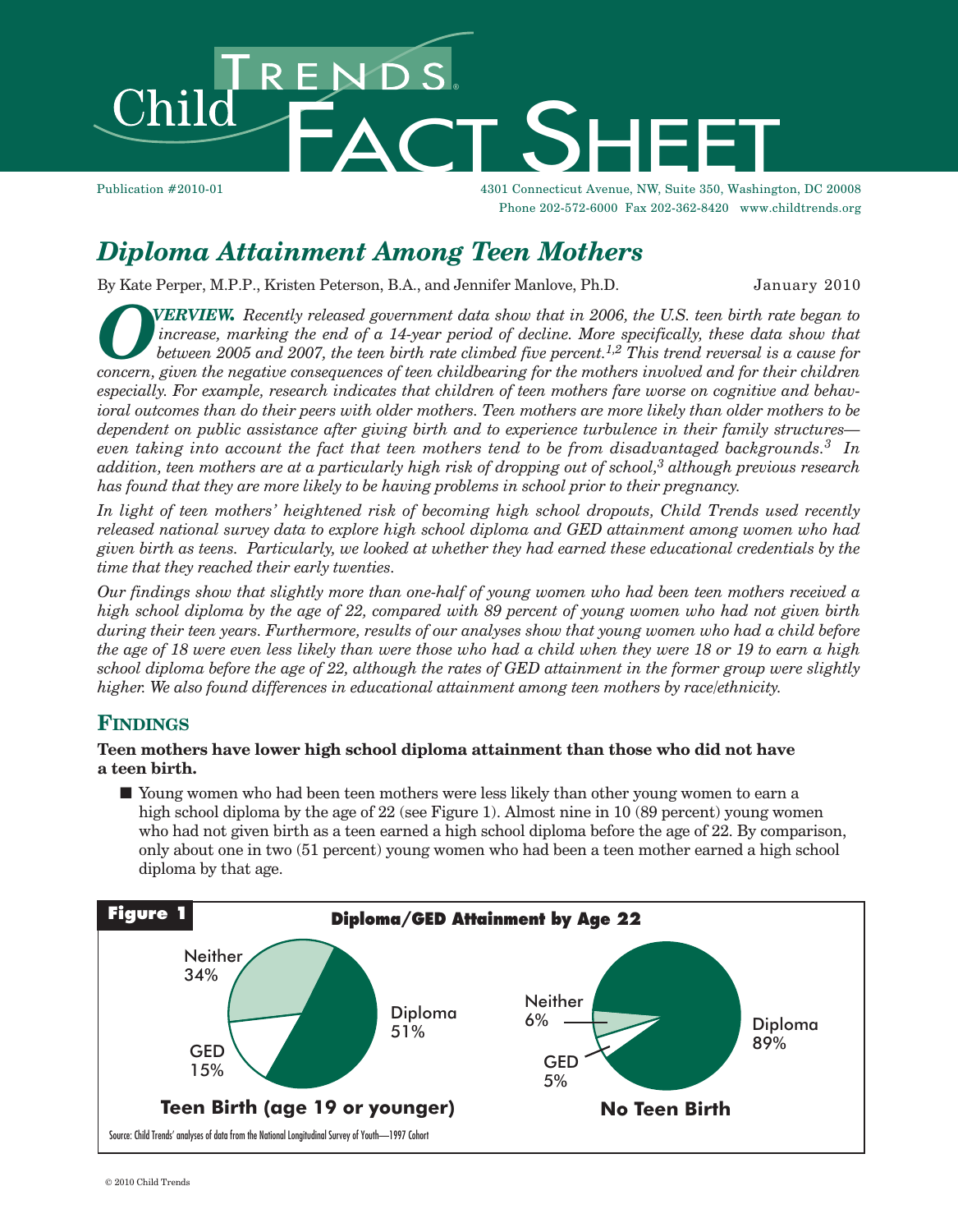- A higher proportion of young women who had been teen mothers earned a GED (15 percent) than did their counterparts who had not experienced a teen birth(5 percent).
- One in three (34 percent) young women who had been teen mothers, however, earned *neither* a diploma or a GED, compared with only 6 percent of young women who had not had a teen birth.

#### **Younger teen mothers are less likely than older teen mothers to earn a diploma.**

- Young women who gave birth before the age of 18 (traditionally the age at which an adolescent completes high school) were far less likely than were those who gave birth between the ages of 18 and 19 to earn a high school diploma. Among young women who had a child before the age of 18, only 38 percent earned a high school diploma by the age of 22, compared with 60 percent of those who were 18 or 19 at the time that they had their first child (Figure 2).
- Young women who gave birth as a younger teen were more likely than those who gave birth as an older teen to earn a GED. Almost one in five (19 percent) young women who had a child before the age of 18 earned a GED, compared with 13 percent of those who were between the ages of 18 and 19 when they first gave birth. Nevertheless, young women in the younger age group were less likely than were those who gave birth at 18 or 19 to have earned any educational credential by the age of 22. Specifically, 43 percent of young women who were under the age of 18 when they first gave birth had earned neither a diploma nor a GED by the



age of 22, compared with 27 percent of young women who were between the ages of 18 and 19 when they first became mothers and only 6 percent of young women who did not have a child in their teen years.

#### **Some teen mothers attain credentials after a school-age birth.**

■ Some young women who had a child before the age of 18 earned a diploma or GED after the child was born.<sup>4,5</sup> For these women, a slightly higher proportion earned a GED than earned a high school diploma between the ages of 18 and 22 (see Figure 3). Specifically, the proportion earning a high school diploma rose 7 percentage points between the ages of 19 (31 percent) and 22 (38 percent). In comparison, the proportion earning a GED rose by 9 percentage points—from 10 percent before the age of 19 to 19 percent before the age of 22. Thus, almost one-half of former teen mothers who completed a GED did so after the age of 18.



#### **Black teen mothers are more likely than Hispanic or white teen mothers to earn a diploma/GED by age 22.**

- Teen childbearing is more prevalent among black and Hispanic teens than among white teens. In our sample, 31 percent of black women and 28 percent of Hispanic women gave birth before the age of 20, compared with 15 percent of white women (analyses not shown).
- Black women who gave birth as teens were more likely to earn a high school diploma or GED by the age of 22 than were their white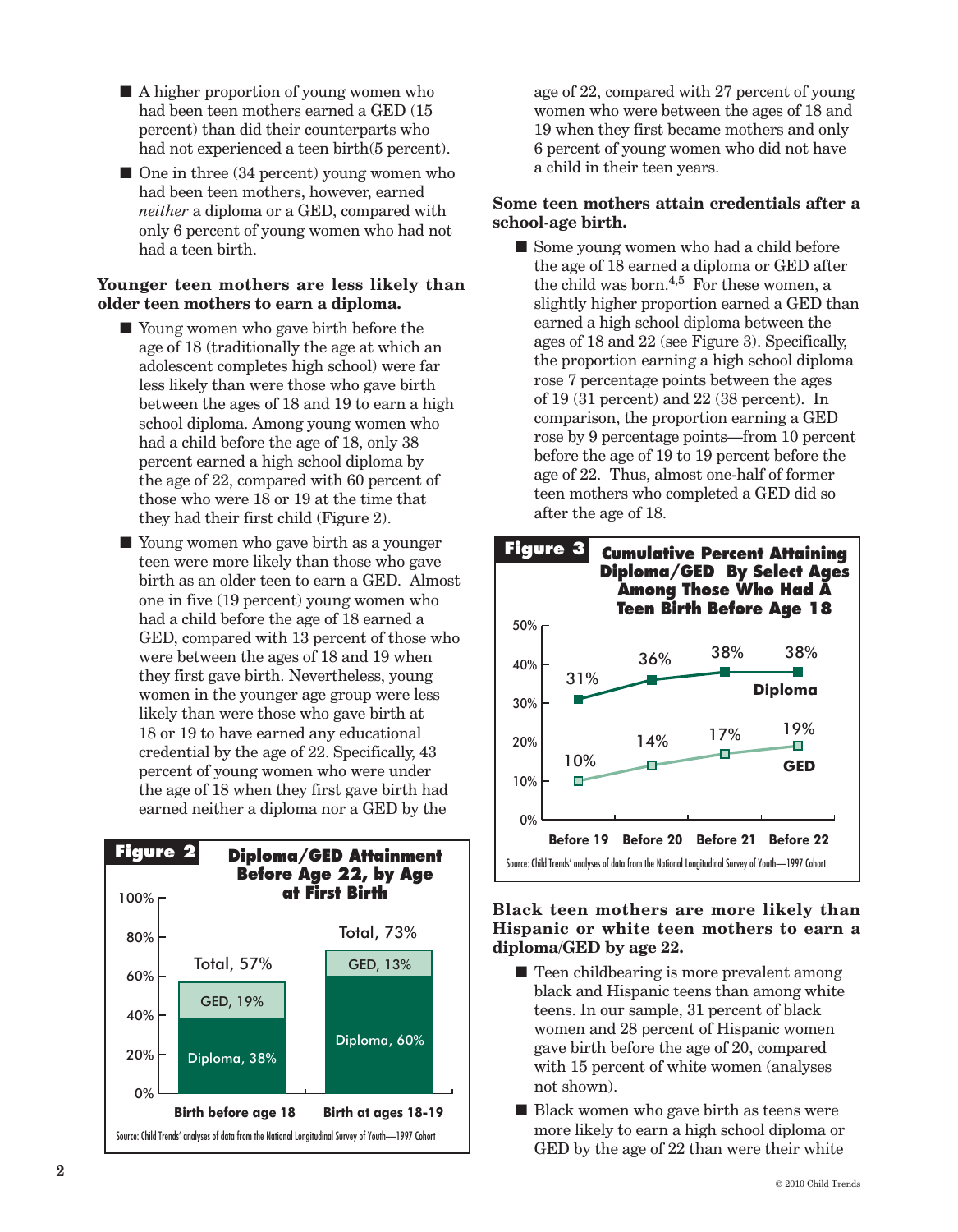and Hispanic peers. Among those who had a child before the age of 18, 46 percent of black young women earned high school diplomas, compared with 35 percent of white and 34 percent of Hispanic young women (see Figure 4).



- Among those who had a child before the age of 18, white and black young women earned a GED at higher rates than did their Hispanic peers. Approximately one in five black and white young women (21 percent and 20 percent, respectively) earned a GED before the age of 22, compared with only 12 percent of Hispanic young women.
- Overall, more than two-thirds (67 percent) of black women who had a child before the age of 18 earned either a high school diploma or

GED, compared with 55 percent of white women and 46 percent of Hispanic women in this category.

### **SUMMARY**

Only one-half of women in our study sample who had been teen mothers had earned a high school diploma by the age of 22, compared with almost 9 in 10 (89 percent) young women in our study sample who had not given birth as a teen. Our analyses are descriptive, and we cannot make cause-and-effect inferences from the results. Past studies have found, however, that many teens who become mothers lag behind in school academically and that a substantial percentage drop out *before* their pregnancy.<sup>6,7</sup>

Still, previous research suggests that teen mothers' reduced likelihood of attaining a high school education could result in a number of negative consequences for them and for their children. First, completing a high school education (earning a diploma or GED) reduces the risk of subsequent teen pregnancy, which has been linked to even poorer outcomes among teen mothers and their children. 8,9 Second, as the share of the population with a college degree grows, the number of attractive jobs within reach of those with only a high school diploma or GED decreases, while those without either credential are left even further behind. 10 Third, even though 15 percent of all young women in our sample who were teen mothers went on to earn a GED (including 19 percent who had a child before the age of 18), a GED does not seem carry the same weight as a regular high school diploma. For instance, research has found that workers with GEDs earn less money than those with a high

## **ABOUT THE DATA SOURCE AND METHODOLOGY USED IN THIS** *FACT SHEET*

Data used in this *Fact Sheet* were drawn from the National Longitudinal Survey of Youth—1997 Cohort (NLSY97). The NLSY97, sponsored and directed by the Bureau of Labor Statistics, U.S. Department of Labor, is a nationally representative sample of 8,984 young people who were between the ages of 12 and 16 on December 31, 1996 (baseline). Respondents are followed annually, and fertility history and educational attainment information are updated in each round of the survey. To establish whether or not a respondent had earned an educational credential by the age of 22, we used a measure of the date of high school diploma or GED receipt from the last round of available data when all respondents were 22 or older (Round 11, 2007). We used fertility history information provided in each round to establish our sample of teen mothers. We then compared the educational attainment of young women who had a baby before the age of 18 (traditionally the age at which an adolescent would earn her high school diploma) to those who did so when they were 18 or 19. We also compared young women who had given birth as a teen to young women who never had a teen birth for the full sample and across racial/ethnic subgroups.